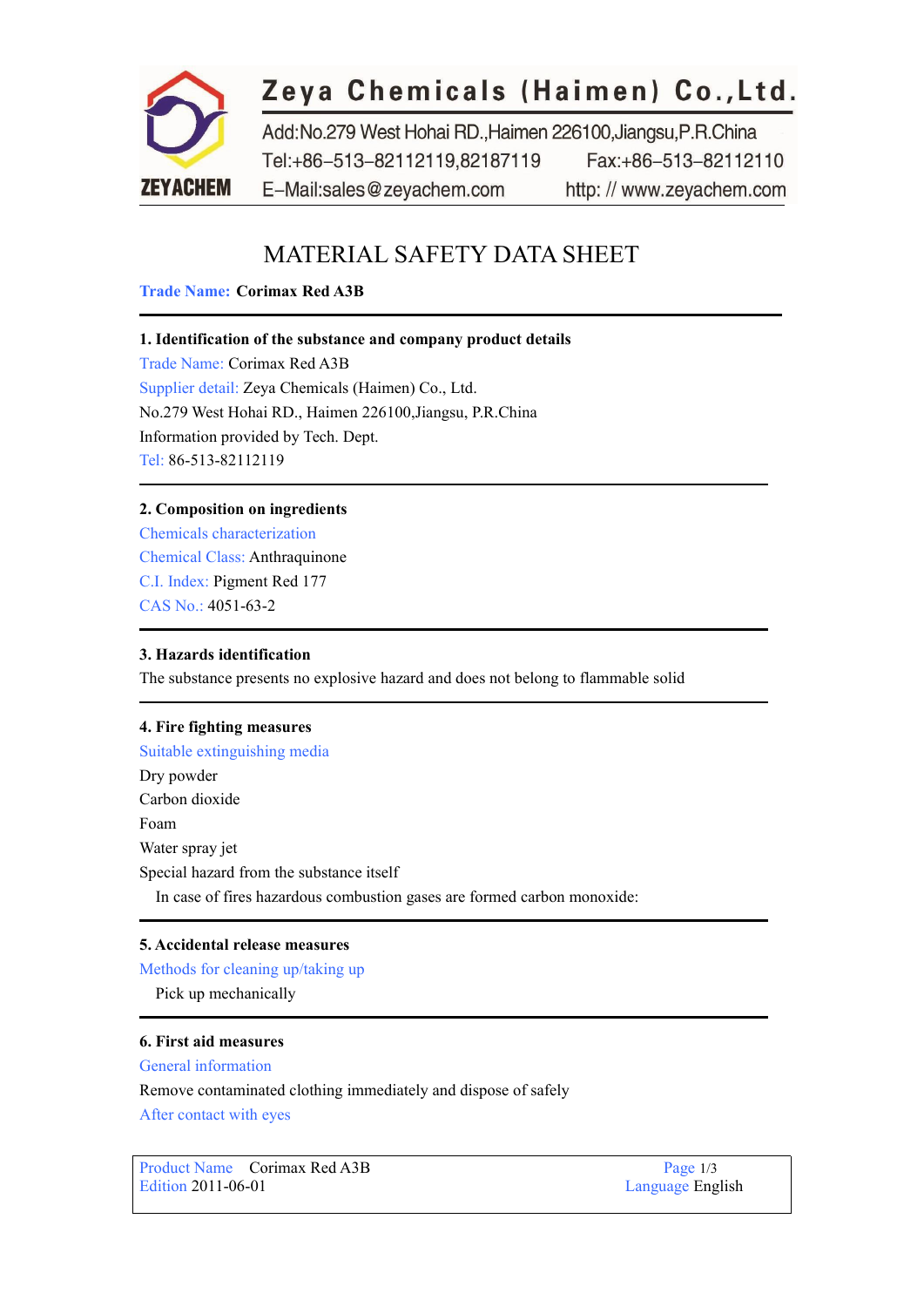

## Zeya Chemicals (Haimen) Co., Ltd.

Add:No.279 West Hohai RD.,Haimen 226100,Jiangsu,P.R.China Tel:+86-513-82112119,82187119 Fax:+86-513-82112110 E-Mail:sales@zeyachem.com http://www.zevachem.com

In case of contact with eyes rinse thoroughly with plenty of cool water and seek medical advice After contact with skin

In case of contact with skin wash off with soap and water

## **7. Exposure controls/personal protection**

General protective measures

Do not inhale dust Avoid contact with eyes and skin Respiratory protection: dust mask Hand protection: gloves Eye protection: safety glasses Hygiene measures Keep away from foodstuffs and beverages Wash hands before breaks and after work

#### **8. Handling and storage**

Handling

Advice on protection against fire and explosion

Keep away from sources of ignition

Avoid formation of dust

Take precautionary measures against electrostatic loading

#### Storage

Be kept in a ventilated, cool and dry place, it should be also avoided to contact with acid material and expose to air.

Keep container dry

#### **9. Physical and chemical properties**

Appearance

Form: powder Color: red Odor: odorless Data relevant to safety

Solubility in water: insoluble

#### **10. Toxicological information**

Irritant effect on skin: non-irritant Irritant effect on eyes: non-irritant

Product Name Corimax Red A3B Page 2/3<br>Edition 2011-06-01 Language Eng

Language English